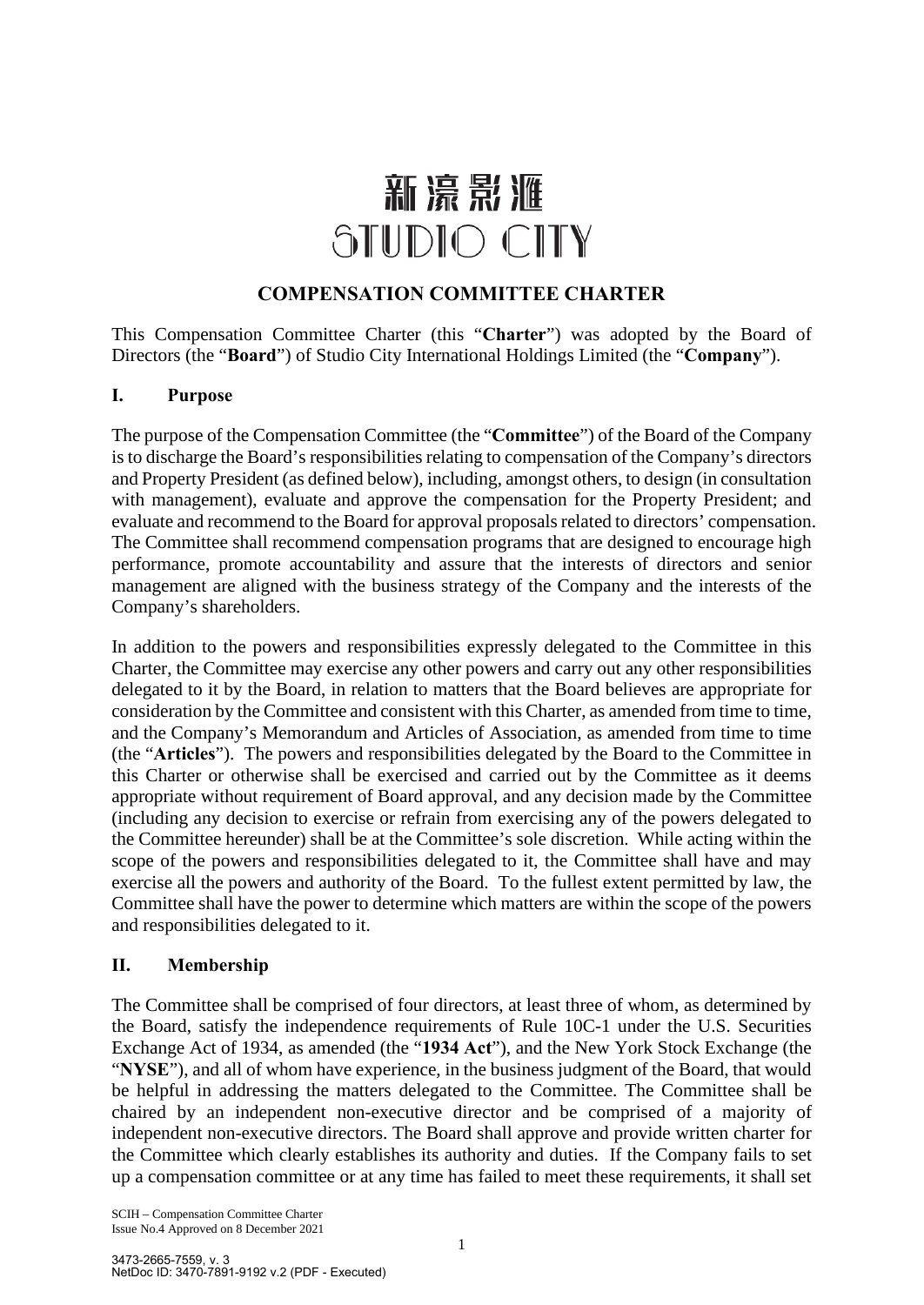up a compensation committee within three months of such failure.

The initial members of the Committee, including the chair (the "**Chair**") of the Committee, shall be appointed by the Board and thereafter the members of the Committee, including the Chair of the Committee, shall be appointed by the Board after consideration of the recommendation of the Nominating and Corporate Governance Committee. Members of the Committee shall serve at the pleasure of the Board for such term or terms as the Board may determine. Committee members may be removed from the Committee, with or without cause, by the Board.

In determining whether a director is eligible to serve on the Committee, the Board shall consider all factors specifically relevant to determining whether a director has a relationship to the Company which is material to such director's ability to be independent from management in connection with the duties of a Committee member, including, (i) the source of compensation of such director, including any consulting, advisory or other compensatory fee paid by the Company to such director and (ii) whether such director is affiliated with the Company, a subsidiary of the Company or an affiliate of a subsidiary of the Company.

Members of the Committee shall not accept directly or indirectly any consulting, advisory or other compensatory fee (which does not include fees received as a member of the Board, the Committee or any other Board committee or fixed compensation under a retirement plan for prior services (provided such compensation is not contingent in any way on continued service)), from the Company or any of its subsidiaries.

# **III. Structure and Operations**

The Chair (or in his or her absence, a member designated by the Chair or nominated by the other members of the Committee) shall preside at each meeting of the Committee and set the agenda for each Committee meeting. The Chair shall provide notice of any Committee meetings to each member at least three (3) days prior to the scheduled date of such meeting and set forth the date, place, and agenda of the meeting. The notice requirements may be waived with the written or oral consents thereon of all of the members. The presence of more than 50% of all members shall constitute a quorum. The affirmative vote of a majority of the members of the Committee participating in any meeting of the Committee is necessary for the adoption of any resolution or other Committee action.

The Committee shall have the authority to establish its own rules and procedures for notice and conduct of its meetings so long as they are not inconsistent with any provisions of the Articles or this Charter.

The Committee shall meet on a regularly scheduled basis at least once per year and more frequently as the Chair deems necessary or desirable. A meeting of the Committee may be conducted in person or via telephone conference or similar communications equipment where all meeting participants can hear one another. Minutes of the meetings shall be kept by a person designated by the Chair. Draft and final versions of the minutes of meetings shall be sent to all Committee members for their comments and records respectively, in both cases within a reasonable time after the meetings.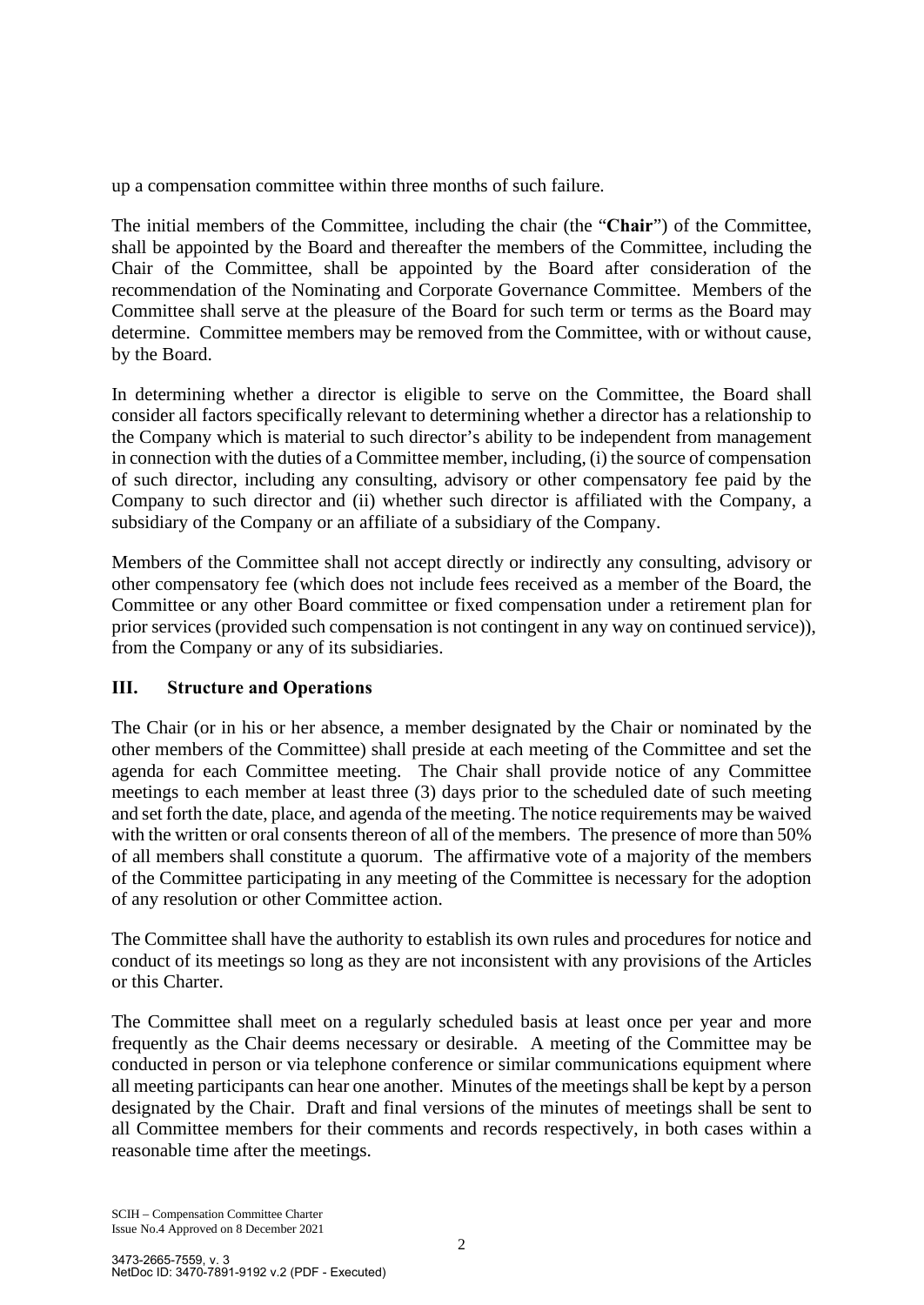All non-management directors who are not members of the Committee may attend and observe meetings of the Committee, but shall not participate in any discussion or deliberation unless invited to do so by the Committee, and in any event shall not be entitled to vote. The Committee may, at its discretion, include in its meetings members of the Company's management, representatives of the independent auditor, the internal auditor, any other financial personnel employed or retained by the Company, or any other person whose presence the Committee believes to be necessary or appropriate. Notwithstanding the foregoing, the Company's property president or the principal executive officer (the "**Property President**") may not be present during voting or deliberations concerning his or her compensation, and the Committee may exclude from its meetings any person who is not a Committee member, including but not limited to, any non-management director who is not a member of the Committee.

The Committee may create one or more subcommittees and may delegate, in its discretion, all or a portion of its duties and responsibilities to such subcommittee.

### **IV. Duties and Responsibilities**

The Committee's duties and responsibilities shall include each of the items enumerated in this Section IV and such other matters as may from time to time be delegated to the Committee by the Board.

- (1) The Committee, in consultation with senior management, shall oversee the development and implementation of executive compensation programs of the Company, in this regard, the Committee's responsibilities are limited to oversight. Except with respect to the administration of the Company's share incentive plans (if any), it is not the responsibility of the Committee to implement the compensation programs (which is the responsibility of management) or to supervise management on a daily basis.
- (2) The Committee shall, at least annually, (a) review and approve corporate goals and objectives relevant to the compensation of the Property President, (b) evaluate the performance of the Property President in light of those goals and objectives, and (c) (as applicable) review and approve the Company's incentivecompensation plans (if any) and equity grant (if any) under its share incentive plans (if any) and oversee the administration of these plans and discharge any responsibilities imposed on the Committee by any of these plans.
- (3) The Committee shall, at least annually, (a) make recommendations so as to allow the Board to review and approve all compensation arrangements for the Company's independent directors, and (b) pursuant to the authority delegated to it by the Board, to review and approve, or otherwise determine, all compensation arrangements for the Property President. Such compensation arrangements include, without limitation: (i) the annual base salary or fee level; (ii) the annual incentive opportunity level; (iii) the long-term incentive opportunity level; (iv) director agreements, employment agreements, pension rights, severance arrangements (parachute payments), compensation payments (including any compensation payable for loss or termination of office or appointment) and change-in-control agreements/provisions, in each case as,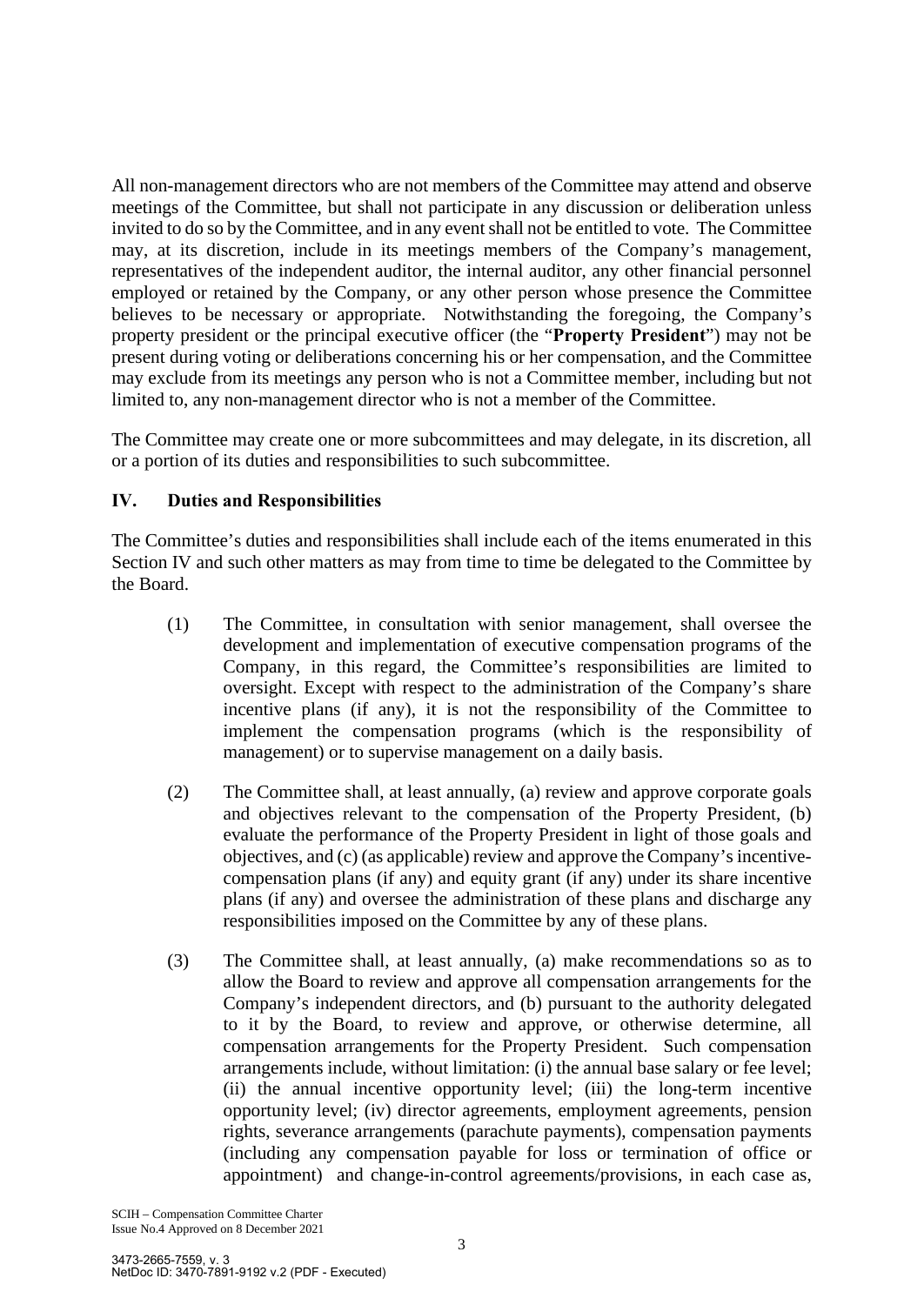when and if appropriate; and (v) any benefits in kind. The Committee may consider factors such as salaries paid by comparable companies, time commitment and responsibilities of the directors or the executive officers, employment conditions elsewhere in the group and desirability of performancebased remuneration. The Committee shall ensure that no director or any of his or her associates is involved in deciding his or her own remuneration (other than the Committee members to recommend their own compensation for the Board's approval provided that the relevant Committee member shall declare his or her interest in relation to such recommendation for compliance with the constituent documents of the Company).

- (4) The Committee shall review and approve the compensation payable to directors and Property President in connection with any loss or termination of their office or appointment to ensure that such compensation is determined in accordance with the relevant contractual terms and that such compensation is otherwise fair and not excessive for the Company.
- (5) The Committee shall review and approve compensation arrangements relating to (a) dismissal or removal of directors for misconduct to ensure that such arrangements are determined in accordance with relevant contractual terms and that any compensation payment is otherwise reasonable and appropriate; and (b) any benefits in kind received by any director or Property President where such benefits are not provided for under the relevant contractual terms or employee handbook, and the value of such benefits received by any of them exceeds HK\$10,000 (or such other amount as the Committee may decide from time to time) in aggregate in a given financial year. $<sup>1</sup>$  $<sup>1</sup>$  $<sup>1</sup>$ </sup>
- (6) The Committee shall, as it deems appropriate, review and make recommendations to the Board with respect to the adoption of any share incentive plans of the Company and/or modifications to the terms thereof and carry out its duties and responsibilities as set forth in such share incentive plans (if any), as may be amended from time to time.
- (7) The Committee shall oversee the Company's regulatory compliance with respect to compensation matters, including the Company's policies and restrictions on compensation plans, including loans to officers and directors, and, as and when required, establishing performance goals.
- (8) The Committee shall report to the Board periodically on all matters for which the Committee has responsibility.
- (9) The Committee shall undertake and review with the Board an annual performance evaluation of the Committee, which shall compare the performance of the Committee with the requirements of this Charter and set forth the goals and objectives of the Committee for the upcoming year. Such

<span id="page-3-0"></span><sup>1</sup> The approval process prescribed in the General Policy on Related Party Transactions may also apply if the benefits are significant in value.

SCIH – Compensation Committee Charter Issue No.4 Approved on 8 December 2021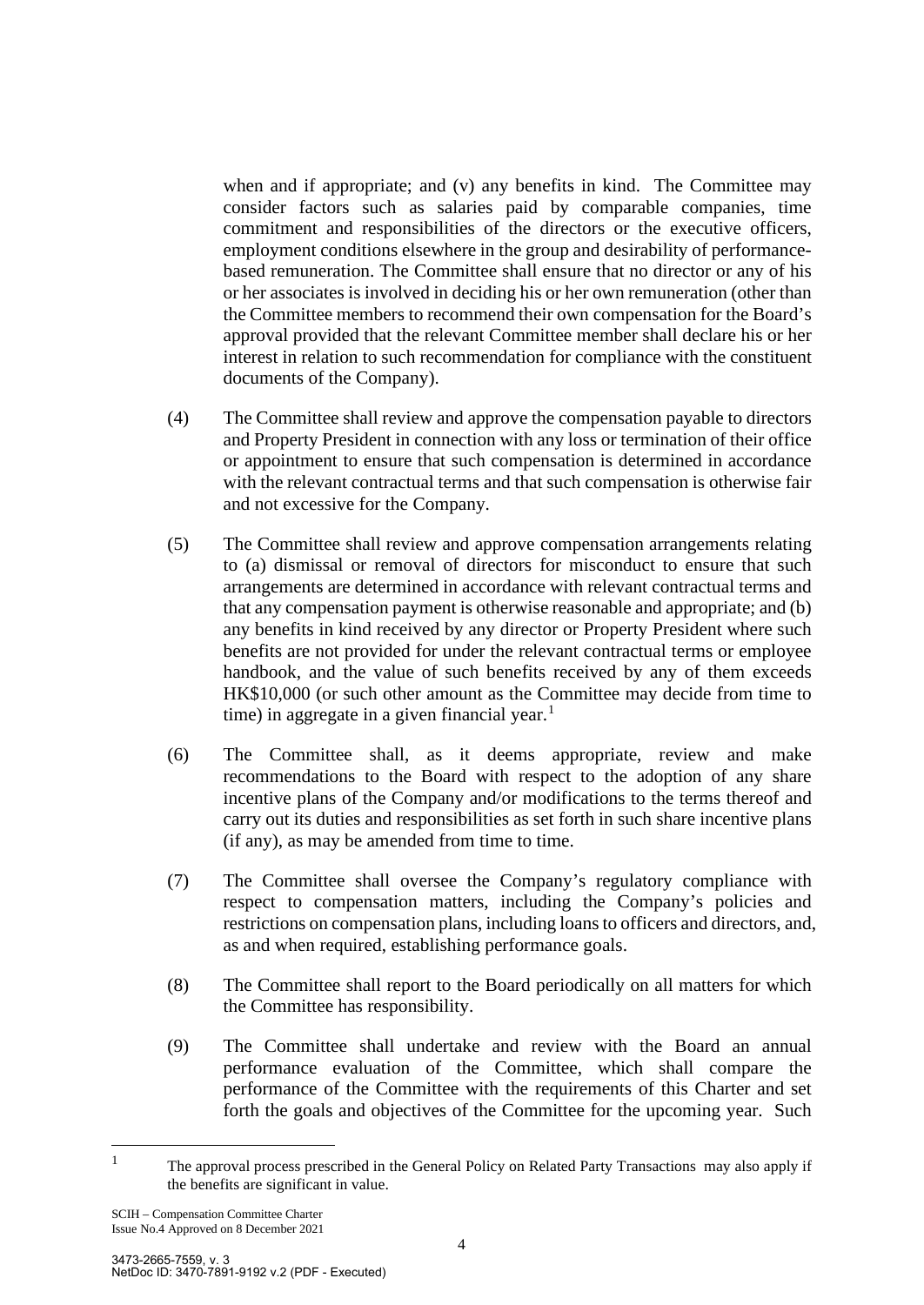evaluation shall include an assessment of whether the Committee members have sufficient time and resources to properly discharge their duties and responsibilities as members of the Committee. The Committee shall conduct such performance evaluation in such manner as the Committee and the Board deem appropriate, and may report the results of its performance evaluation through an oral report by the Chair of the Committee or any other member of the Committee designated by the Committee to make such report.

- (10) The Committee shall annually review and reassess the adequacy of this Charter and recommend to the Board for approval such changes as the Committee believes are appropriate.
- (11) The Committee shall exercise such other powers and perform such other duties and responsibilities as are incidental to the purposes, duties and responsibilities specified herein and as may from time to time be delegated to the Committee by the Board.
- (12) The Committee shall manage and review executive officer and director indemnification and insurance matters.
- (13) As US laws prohibit the making of loans by the Company to its officers and directors, the Committee will reject any such request made to the Company.
- (14) In the event of any overlap between the duties and responsibilities of the Committee (which is concerned with compensation matters), those of the Company's Audit and Risk Committee (which is concerned with the legal and regulatory oversight of the financial statements of the Company, including the oversight of the independent auditor, the review of the financial statements and related materials, the internal audit process and the procedure for receiving complaints regarding accounting, internal accounting controls or auditing matters) and those of the Company's Nominating and Corporate Governance Committee (which is concerned with matters outside the purview of the other two committees), all three committees shall use their respective best efforts to cooperate in the performance of such duties and responsibilities.
- (15) The Committee shall make available its charter, explaining its role and the authority delegated to it by the Board by including it on the Company's website.

#### **V. Authority and Resources**

The Committee may, in its sole discretion, retain or obtain the advice of a compensation consultant, outside accounting adviser, independent legal counsel or other adviser (the "**Consultant**"). The Committee shall be directly responsible for the appointment, compensation and oversight of the work of any Consultant retained by the Committee.

The Company shall provide for appropriate funding, as determined by the Committee, for payment of reasonable compensation to any compensation consultant or outside accounting

SCIH – Compensation Committee Charter Issue No.4 Approved on 8 December 2021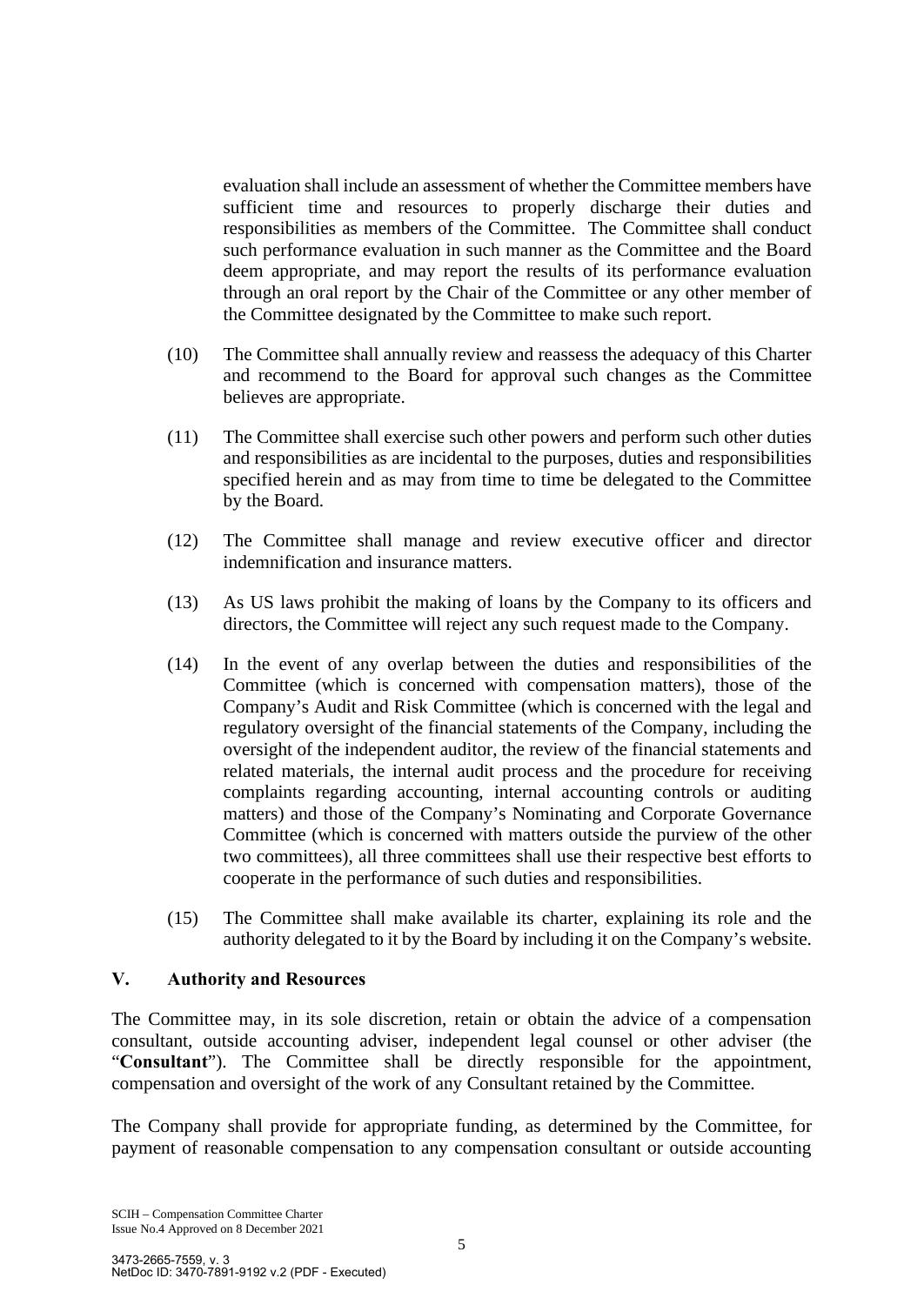adviser or legal counsel or any other adviser retained by the Committee pursuant to the preceding paragraph.

The Committee may select a Consultant only after taking into consideration, all factors relevant to that person's independence from management as specified in NYSE Rule 303A.05(c)(iv), which include the following:

- (1) the provision of any other services to the Company by the person that employs the Consultant;
- (2) the amount of fees received from the Company by the person that employs the Consultant, as a percentage of the total revenue of the person that employs the Consultant;
- (3) the policies and procedures of the person that employs the Consultant that are designed to prevent conflicts of interest;
- (4) any business or personal relationship of the Consultant with any member of the Committee;
- (5) any stock of the Company owned by the Consultant; and
- (6) any business or personal relationship of the Consultant or the person employing such Consultant with any executive officer of the Company.

Nothing in the preceding paragraph shall be construed to require a Consultant to be independent, only that the Committee consider the enumerated independence factors before selecting or receiving advice from a Consultant. For the avoidance of doubt, the Committee may select or receive advice from any Consultant it prefers including ones that are not independent, after considering the six independence factors as set out above.

The Committee is required to conduct the independence assessment as outlined above with respect to any Consultant that provides advice to the Committee, other than (i) in-house legal counsel; and (ii) any Consultant whose role is limited to the following activities for which no disclosure would be required under Item 407(e)(3)(iii) of Regulation S-K:

- (a) consulting on any broad-based plan that does not discriminate in scope, terms, or operation, in favor of executive officers or directors of the Company, and that is available generally to all salaried employees; or
- (b) providing information that either is not customized for a particular company or that is customized based on parameters that are not developed by the Consultant, and about which the Consultant does not provide advice.

The Committee may ask questions or request for information from any Compensation Committee of the Company's subsidiary (if any) in relation to any compensation matters as covered herein. In the event that the Committee receives any questions or issues raised by any Compensation Committee of the Company's subsidiary (if any) in relation to any such